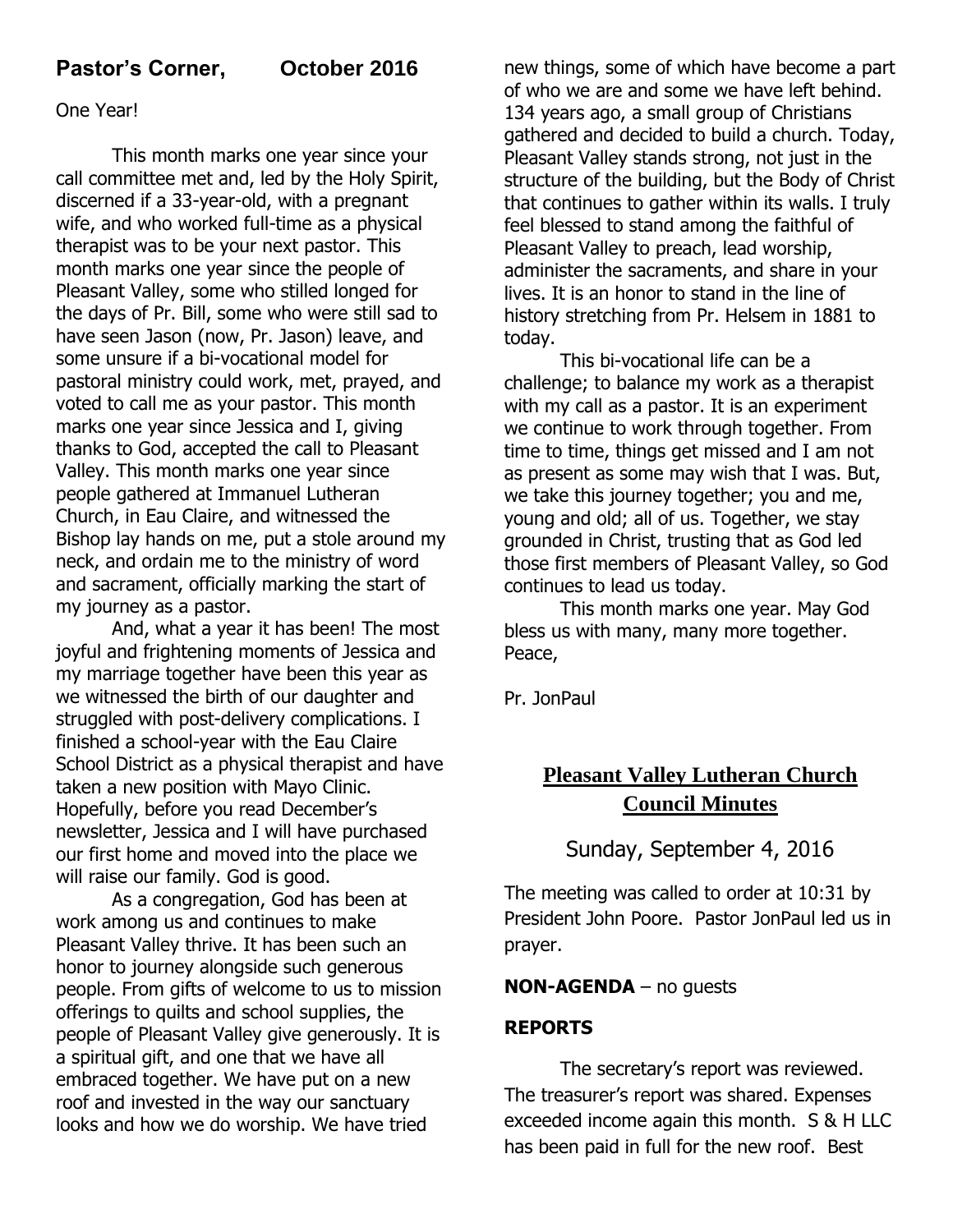Buy has been paid for the video system. We collected \$276 for the Mission Offering toward Anna Zarin's transport. Pastor JonPaul shared his report. Confirmation will start in September, probably on September 12, a week from Monday. Pastor JonPaul will contact the confirmands and their families to work out a good time to hold confirmation. It was asked if Pastor could list the members that can't make it to church that he visits so we can make sure that all 5 are getting what they need from the church. He agreed to do that. We need to get Margaret Hazen's new address into the newsletter so she receives her mail from members. We will dedicate the roof on September 18. Thinking ahead, a Thanksgiving service will be held on November 22. Also, Pastor JonPaul's one-year anniversary with us will be on October 1.

There was no Ambassador's report.

A motion was made by Nola to accept the reports. Second by Kim. Motion carried.

#### **OLD BUSINESS**

**EDUCATION** – Sunday School will begin next week. Jessica Dragseth will be teaching September 11 and 18. There will be a sign-up sheet for teachers for the rest of the year. Sunday School will be held every Sunday. One table needs to be lowered for smaller students. Kay will bring the chairs stored in their shed.

**PROPERTY** – The paint for the outside walls of the basement has been chosen and there are some blocks painted as a sample. Kay again spoke with the council members that own Thrivent options and made plans to apply for Thrivent Seed Money to complete these projects. Kim has received the Thrivent funds that will help pay for the landscaping. Kay has applied for the Thrivent funds that will help

pay for the food for the bazaar dinner. Aaron will apply for a card that will help pay for the paint supplies for the office and the outside basement blocks. John Poore and perhaps Greg Ulness will get the blocks pressure washed and we will plan on painting on the 17th, weather permitting.

Pastor JonPaul has asked to have the bulletin board removed from his office. Also, there is some spackling to be done on the walls, and the walls need a new coat of paint. That will also be done when the basement walls are done. Schwennsens will be able to do the landscaping after the blocks are painted.

The trim above the kitchenette window is on hold.

**WORSHIP** – The TV has been installed and works well. Thanks, Kim. Ruth will contact TCC to see if there is a way to increase the speed of our internet Wi-Fi so we can use lessons from the internet for Sunday School. We received a \$65 gift card from Best buy. We will see if we need anything else for the video system.

Pastor JonPaul's contract will be reviewed to be renewed at the Annual Meeting. There is some question as to some parts of the contract, such as vacation days, applying to his anniversary date or the renewal date.

The Praise Team plans on playing at The Barnabas Coffee House in Chippewa Falls on October 22. They will be going to Sabylund Lutheran Church on November 13 to participate in the worship service. Cathy Winger will be going with them.

**Bazaar** – Next week we will have a booth at Cleghorn Fest advertising the bazaar and selling tickets. Ruth will get the tickets printed. We reviewed the tickets to see that they were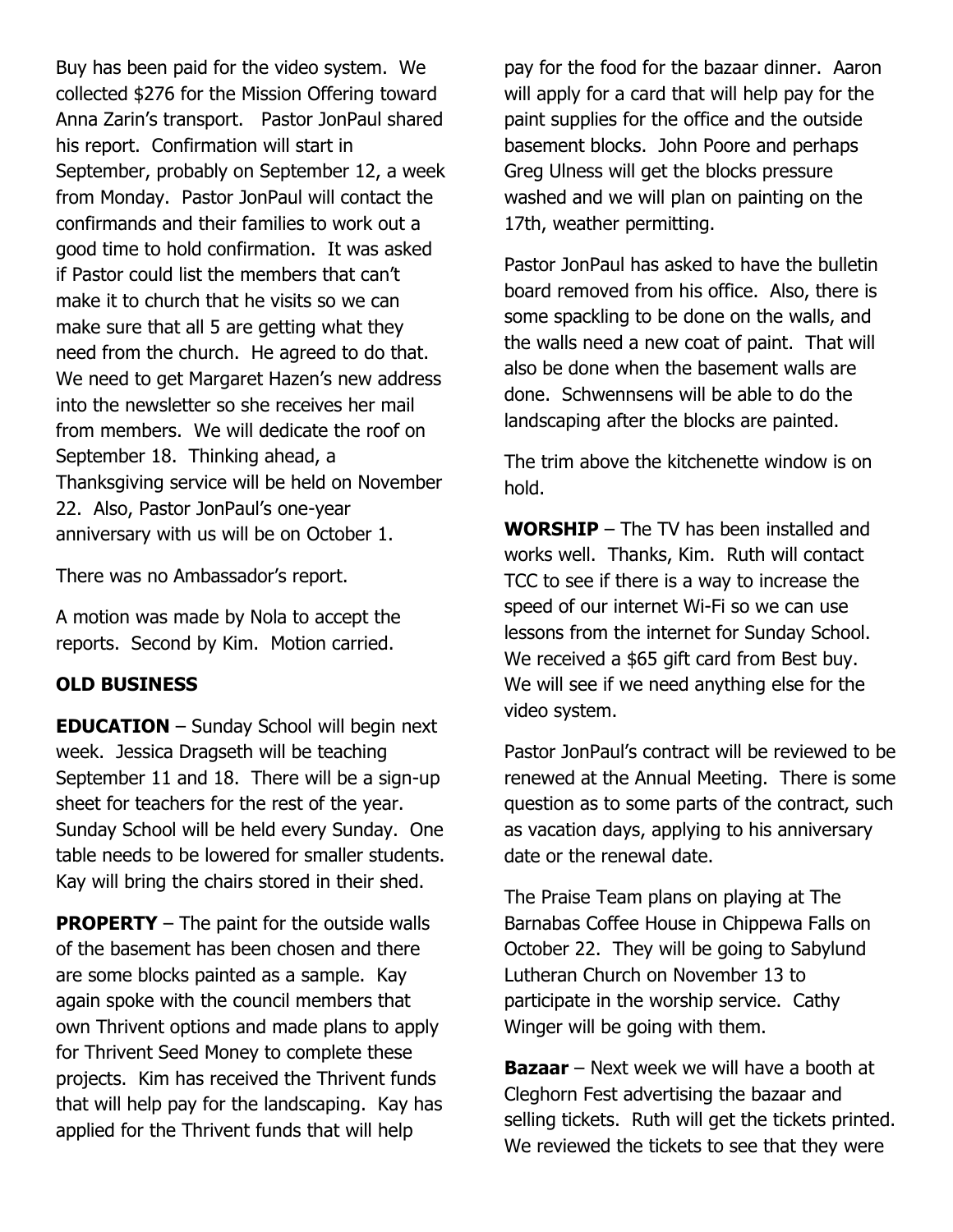correct. We have a half pig donated by Steve Nelson, cut, wrapped, and frozen; a face cord of oak firewood donated by John Poore, and, perhaps, other items. We have also added another half pig donated by Sands Valley Farms, cut wrapped, and frozen. At this point we don't know how many quilts will be raffled off. Vinyl banners have been made to advertise the bazaar.

A member of the congregation has asked about the decision of donating the proceeds from the bazaar to a cause  $-$  in this case, the Buffalo County flood relief. It was the general consensus that not all of the proceeds from the bazaar go to a mission offering or a charitable cause. After some discussion, Aaron made a motion that just the profits from the dinner go to the Buffalo County Flood Relief, which has a fund at the Alliance Bank in Mondovi. Second by Kim. Motion carried.

Roxie will check with Corissa to see if she will again make the flyers advertising the bazaar. We need the flyers by next Saturday, September 10, for Cleghorn Fest.

We have borrowed one grill to do the chicken for the past 3 years from Dave Emerson. Roxie made a motion to give him a \$25 gift card from Pammy K's as a thank you. Second by Nola. Motion carried.

Roxie will handle getting people to help make lefse for the bazaar. We usually make it the Thursday and Friday before the bazaar; this year, September 29 and 30. There was a question as to whether it could be done the weekend before, since we have a shortage of volunteers that don't work during the week.

The church service will start at 10 a.m. on the day of the bazaar; October 2. The Eleva Bell Choir will be with us for the service, playing up to 6 selections. Pastor JonPaul will contact Chris Tuura to make a plan. The Dunn-4 Barbershop Quartet will perform during the meal.

#### **NEW BUSINESS**

A member of the congregation has questioned the value of sending the Church Secretary to the Soul Support gathering every year. Several members felt the gathering was beneficial. The council discussed a standardized process for requesting funds to attend conferences. It was decided that anyone wanting to attend a conference should submit the request to Roxie prior to submitting payment and the request will be considered at the next council meeting. A motion was made by Kay to send our secretary and a guest to Soul Support, paying the secretary's entrance fee and half of guest's, with feedback coming from the attendees after the gathering. The feedback can be in the form of a Temple Talk or a short article in the newsletter. Second from Kim. Motion carried.

**Mission offering**: September – Liam Loughney - He is the grandson of Kim Vlcek's cousin. Liam is 3 years old and has cancer.

 October – Dan and Hannah Bork - lost their house in the flood - They lived in Cream.

November – Hope Gospel

Mission Meals Program

Next council meeting will be October 9, 2016, at 10:30.

A motion and second to adjourn were made by and Kay and Aaron. Motion carried.

The meeting closed at 12:08 with the Lord's Prayer.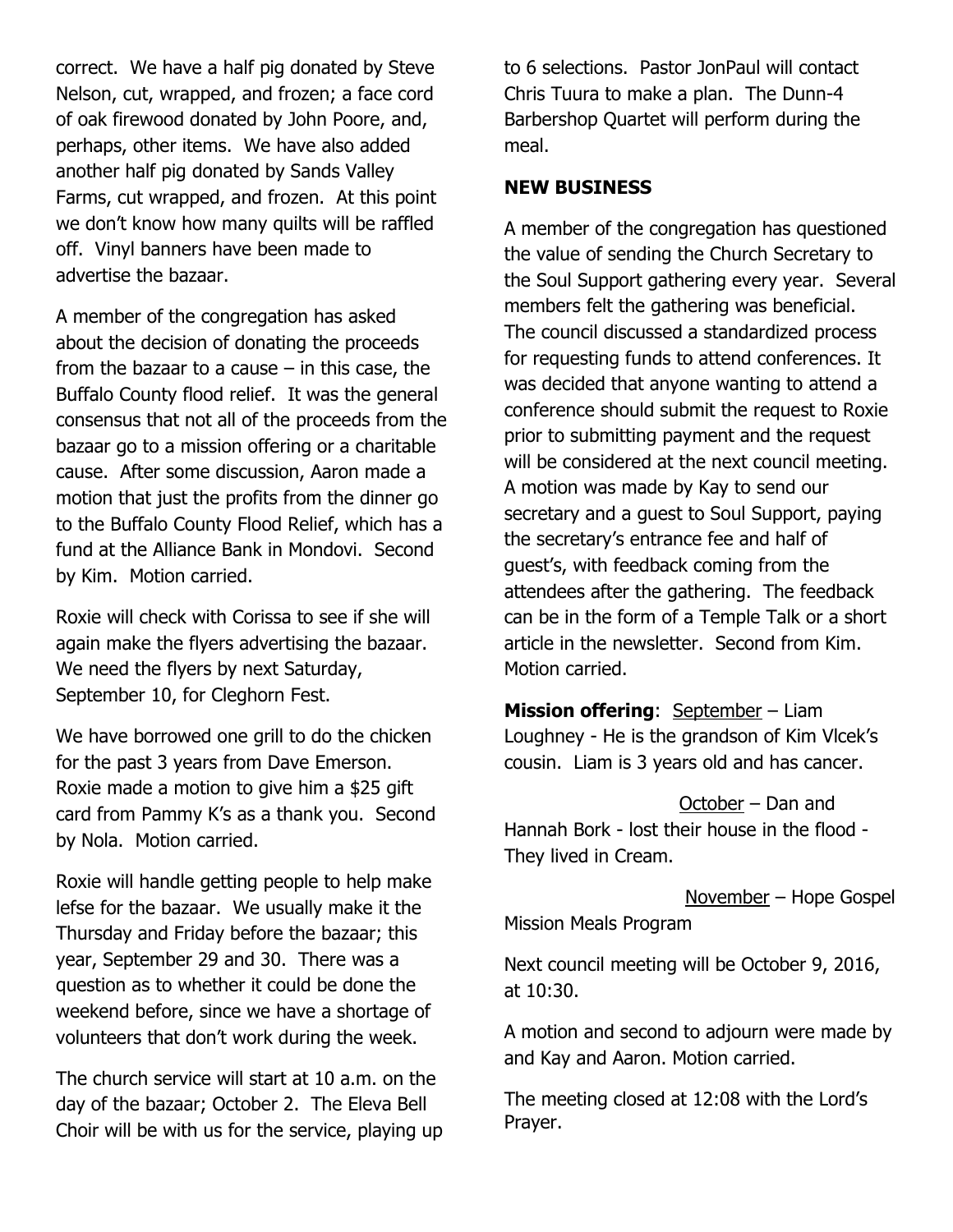Respectfully submitted, Ruth Poore, Council Secretary

JonPaul Dragseth, Roxie Ulness, Kim Vlcek, Aaron Sands, Nola Herzberg, Kay Sands, John Poore, Ruth Poore

# **Praise Team News**

The Praise Team will play at the Barnabas Coffeehouse in Chippewa Falls on Saturday, October 22, from 7 to 9:30 p.m. The group will play in worship at Pleasant Valley on October 23 and 30, and will lead worship for the men at the Chippewa Valley Correctional Treatment Facility during the evening of those dates. Join the team for practices every Thursday at 6:30 p.m.

## **Mission Offering Recipient**

Dan & Hannah Bork, who lost their home in recent flooding.

# **W ELCA**

On October 12 the Dairyland Conference is meeting at Pleasant Valley. Registration begins at 12:30 and the meeting goes until 3. We need volunteers to supply bars or cookies, to serve the treats and coffee, and someone to run the lift during the gathering. If you could help supply treats, serve, help plan the day, or serve in any other way. Please contact Sadie Odegard at 715-287-4651. Thanks!

# **BAZAAR**

Items needed for the bazaar on October 2 - Baskets for raffle, silent auction items, crafts, bake sale items and cakes for the cake walk. There will be a limit of 12 cakes for the cake walk so contact Roxie if you plan on bringing one.

# **Sunday School**

At 10:30 after snack and worship

# **Parish Nursing**

Ruthann will take blood pressures on the 4th Sunday of October during the coffee hour after church.

# **Stories of Faith**

We hear the phrase, "random acts of kindness" from time to time in our culture. It is definitely a wonderful way to share the gospel without preaching!

One day I asked on Facebook if anyone had examples of random acts of kindness, whether they were the receivers or the givers. Here are some examples I received.

-A teacher was at Subway and noticed one of the students could not eat with his friends because he had no money. The teacher bought the student a sub.

-A certain church secretary was in the waiting room of a doctor's office and overheard a lady calling churches in the area, asking for help with her rent. This month she had been injured and unable to work. Once she was in the examination room, the church secretary gave the nurse \$20 to give to the lady.

-A gentleman was eating lunch at a restaurant and saw a family who had various injuries, indicating that they had been in some type of vehicle accident together. He discretely gave the dad a \$100 bill that he keeps just for this purpose.

-A woman found an injured, frightened rabbit in the street. She took the rabbit to the vet, but the rabbit died. The woman paid for the vet's services.

-A person pays for the coffee of a stranger behind them at Starbucks.

-A church takes up a mission offering, wanting to bless a family whom they have never met.

Jesus said, "Inasmuch as you have done it to the least of these, you have done it unto me."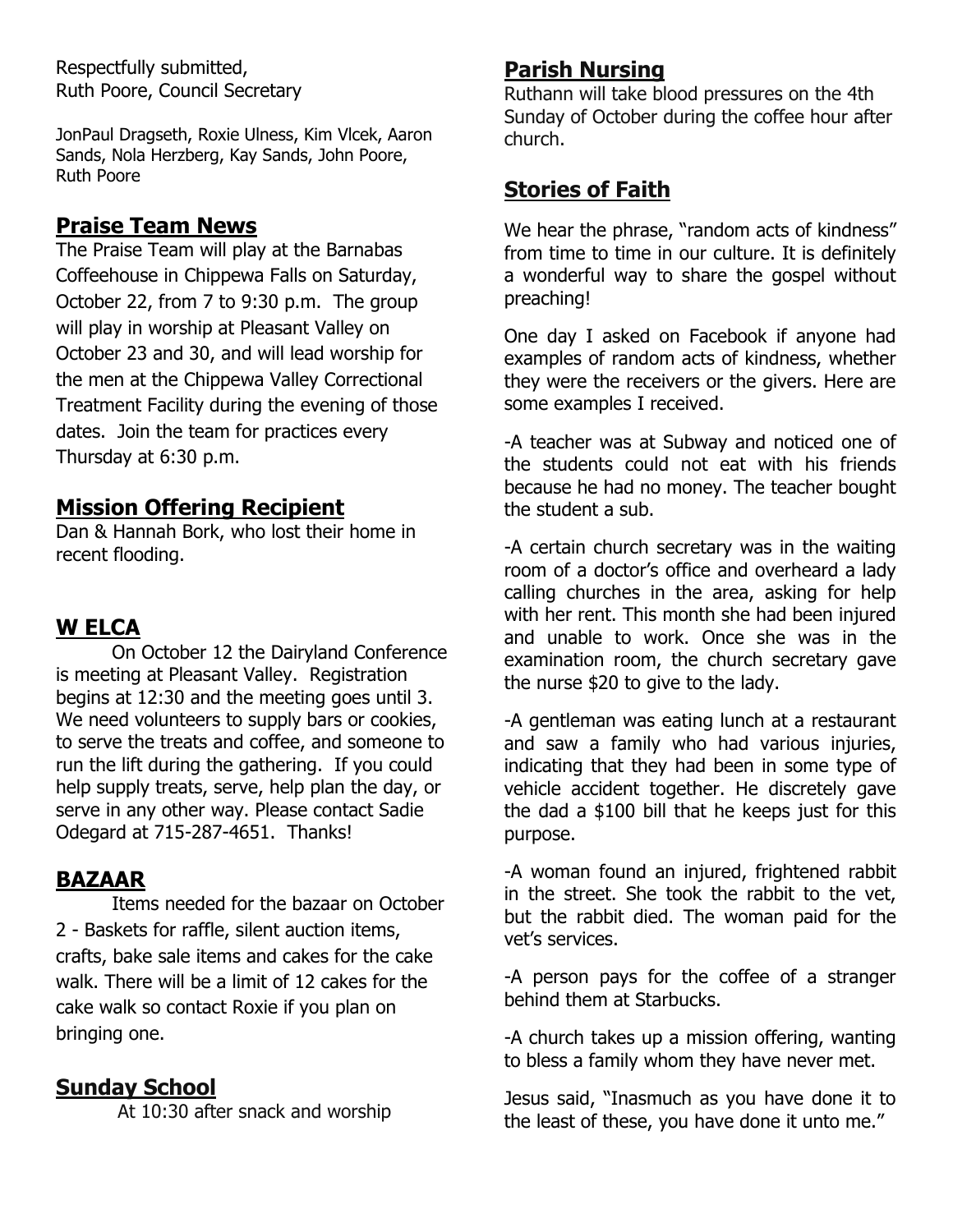Our loving and gracious God, please open our hearts to see those who need a touch from you, whether it is money, or a quilt, or a hug, or a card of encouragement. Give me your eyes. Amen.

**If you have a faith story to share,** or a testimony of your spiritual journey, and/or a short story about Christmas (we need several!) please contact Ruthann.

# **Thank You Cards**

none **FROM THE CHURCH OFFICE: \*NEWSLETTER DEADLINE IS: Sunday, October 23rd for the November Newsletter. Call Monica Bahr - 715-287-4742, or E-mail:** dmbahr@tcc.coop. **Also, E-mail the church at:** plesntvalleyluth@tcc.coop **with any bulletin or newsletter announcements, esp. prayer request and updates. Thanks.**

 **Bulletin items due no later than Wednesday, I will print them on Thursday.** 



# **IN NEED OF PRAYER**

# **Here is our Prayer Concern list:**

**Dan Petschow** (from Praise Team) has been diagnosed with Lyme's Disease **Steve Glende** – recovery for, (Kathy Tweet's Son-in-law), has been hospitalized, he is home now. Has pneumonia and other complications.

**Cathy Winger –** healing after shoulder surgery

**Evelyn Mousel –** healing after hand surgery **Liam Loughney-** who is receiving treatments for cancer, Kim Vlcek's cousin.

**The inmates at CVCTF** 

**Our service men and women, including Brendan Poore,** deployed to Kuwait

**This month's Mission Offering recipients** 

**are** Dan & Hannah Bork, who lost their home in recent flooding.

#### **TEXTS AND READERS FOR OCTOBER**

### **Twentieth Sunday after Pentecost – 2 ND**

Habakkuk 1:1-4; 2:1-4 Monica Bahr Psalm 34:1-9 2 Timothy 1:1-14 Luke 17:5-10

#### **Twenty-first Sunday after Pentecost - 9 th**

2 Kings 5:1-3, 7-15c Annabelle McAleer Psalm 111 2 Timothy 2:8-15 Luke 17:11-19

#### **Twenty-second Sunday after Pentecost - 16th**

Genesis 32:22-31 Sharon Anderson Psalm 121 2 Timothy 3:14—4:5 Luke 18:1-8

#### **Twenty-third Sunday after Pentecost - 23 rd**

Jeremiah 14:7-10, 19-22 Julie Schwennsen Psalm 84:1-7 2 Timothy 4:6-8, 16-18 Luke 18:9-14

#### **Reformation Sunday - 30th**

Jeremiah 31:31-34 Randy Sands Psalm 46 Romans 3:19-28 John 8:31-36